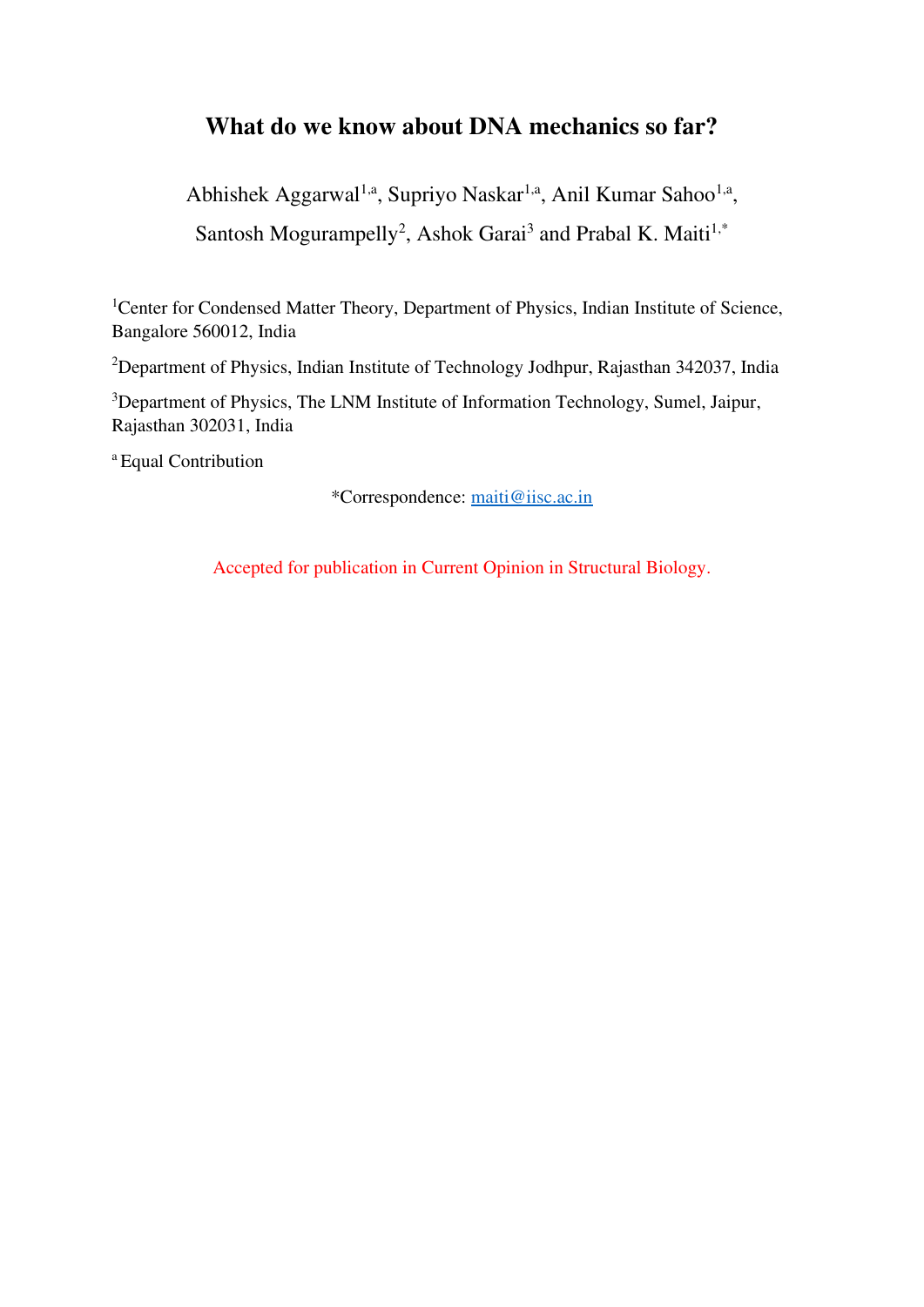#### **Abstract**

The DNA molecule, apart from carrying the genetic information, plays a crucial role in a variety of biological processes and find applications in drug design, nanotechnology and nanoelectronics. The molecule undergoes significant structural transitions under the influence of forces due to physiological and non-physiological environments. Here, we summarize the insights gained from simulations and single-molecule experiments on the structural transitions and mechanics of DNA under force, as well as its elastic properties, in various environmental conditions, and discuss appealing future directions.

## **Introduction**

The celebrated molecule of life, DNA is one of the most intensively studied biopolymer because of its central role in molecular and cell biology. DNA molecules are often bent, twisted, and stretched, as well as undergo various structural transitions, due to the influence of different forces arising from its biological or artificial environments[\[1\]](#page-14-0). DNA structural transitions play a crucial role in facilitating numerous biological functions. A deeper insight into the nature of DNA structural transitions under mechanical forces offer an excellent route to characterize the mechanical and elastic properties of DNA. Moreover, the understanding of the mechanisms of the underlying DNA structural transitions has important implications for DNA-based nanotechnological applications, such as rational drug design, programmable molecular machines, and DNA origami. Due to the advent of single-molecule manipulation techniques and theoretical/computational studies, significant progress has been made in understanding the structural, mechanical and elastic properties of DNA[\[1-12\]](#page-14-0), as well as in understanding smallmolecule interactions with DNA[\[13-15\]](#page-14-1).

In this minireview, we focus on some of the recent key developments in the field of DNA mechanics. Different theoretical models of DNA elasticity are first discussed, followed by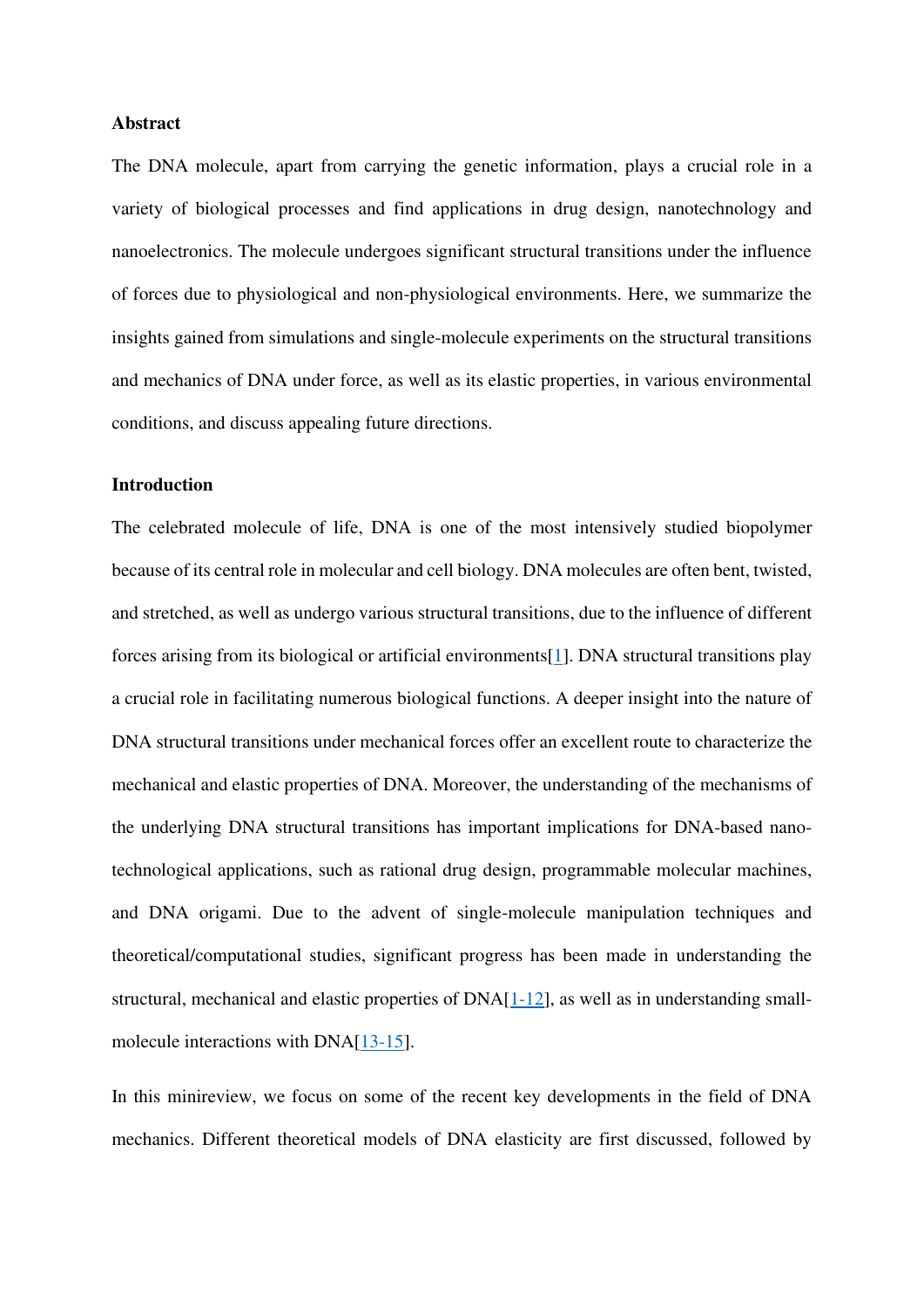changes in DNA elasticity in various environmental conditions, as well as DNA structural transitions, force−extension behavior, and strand separation (or melting) under external force.

#### **Theoretical models to study DNA mechanics**

Double-stranded DNA (dsDNA) undergoes various deformations namely twisting, bending and stretching during various transcription and genomic processes[\[16\]](#page-15-0). Numerous models have been proposed to understand and quantify the DNA mechanical properties[\[6](#page-14-2)[,17-23\]](#page-15-1). The most widely used model is the Worm-like Chain (WLC) model which characterizes dsDNA as an elastic rod that bends smoothly under the random thermal fluctuations (Figure 1a). This model consists of a single fitting parameter termed as 'persistence length' and assumes quadratic form of bending deformation energies and is used extensively to calculate various elastic properties of dsDNA. The WLC model corresponds to the isotropic elastic rod model in the limit of no twist and no stretch<sup>[\[23\]](#page-15-2)</sup>. Within the framework of elastic rod model, the energy  $(E)$  of a nucleic acid (NA) under the application of an external force  $(F)$  can be written as[\[24\]](#page-15-3)

$$
E = E_{stretch} + E_{Twist} + E_{Twist-stretch} + E_{Bend} - force \times extension
$$
 [1]

$$
\Rightarrow E = \frac{1}{2} \frac{\gamma}{L} (\delta L)^2 + \frac{1}{2} \frac{C}{L} \varphi^2 + \frac{g}{L} (\delta L) . \varphi + \frac{1}{2} \frac{\kappa}{L} \theta^2 - F . (\delta L)
$$
 [2]

where L is the equilibrium contour length,  $\delta L$  is the extension in L, and  $\varphi$  and  $\theta$  are the change in helical twist and bending angle, respectively from their equilibrium values. The symbols  $\gamma$ ,  $C, g$  and  $\kappa$  are the stretch modulus, twist modulus, twist-stretch coupling constant and bending modulus, respectively. In the absence of any external force, the Boltzmann probability distribution of contour length and bending angle can be written as  $[15,17,25-28]$  $[15,17,25-28]$  $[15,17,25-28]$ 

$$
P(L) = \sqrt{\frac{\gamma}{2\pi K_B T L}} exp\left[-\frac{\gamma}{2K_B T L} (\delta L)^2\right]
$$
 [3]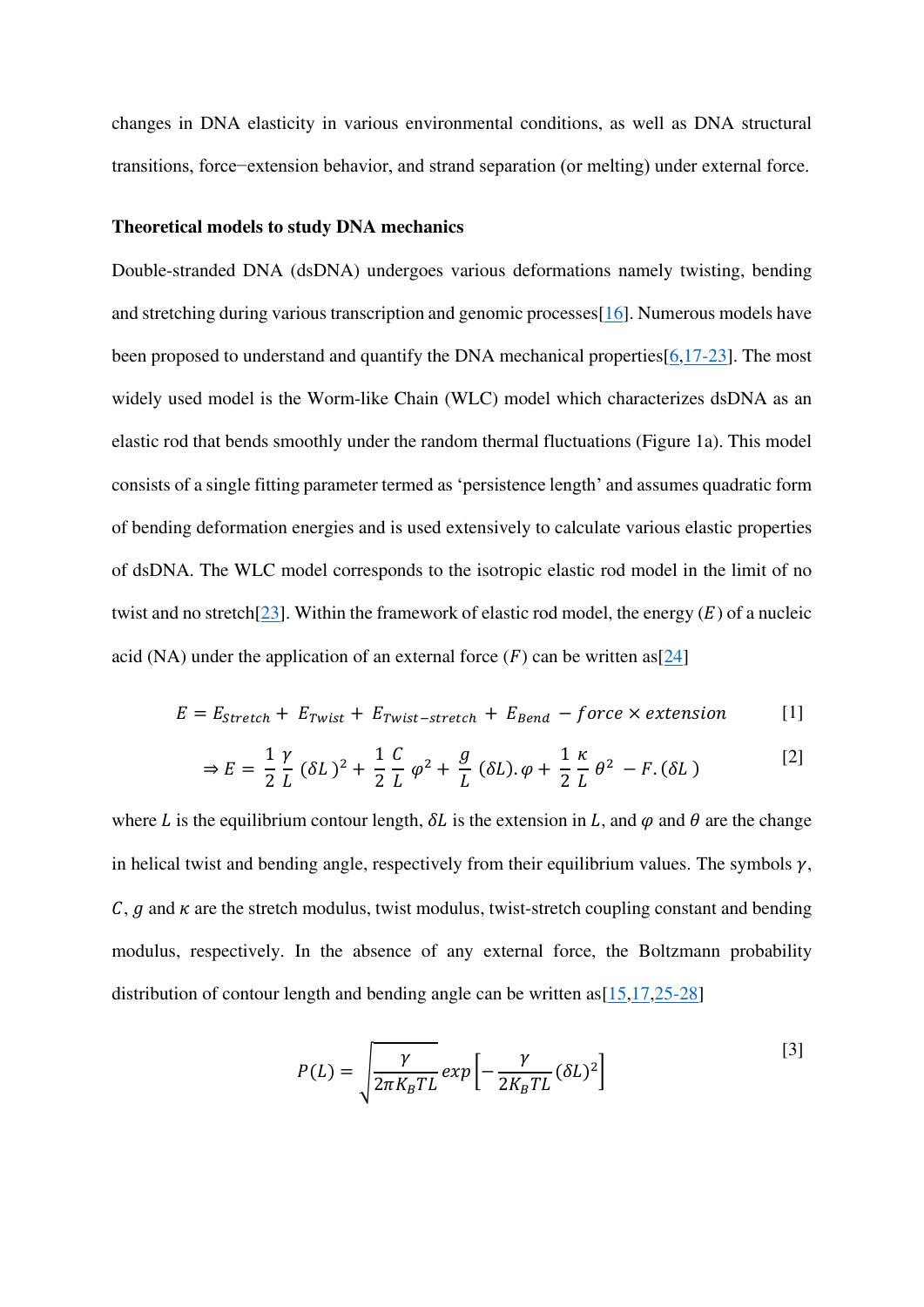$$
P(\theta) = \sqrt{\frac{\kappa}{2\pi K_B T L}} exp\left[-\frac{\kappa}{2K_B T L} \theta^2\right]
$$
 [4]

Many recent studies have implemented the above relations to compute  $\gamma$ ,  $\kappa$  and persistence length  $(L_p = \frac{\kappa}{K_B})$  $\frac{k}{K_B T}$ ) of nucleic acids[\[15](#page-15-4)[,17](#page-15-1)[,25](#page-15-5)[,26\]](#page-15-6). Mean square end-to-end distance (*R*) of the worm-like chain is given by[\[29\]](#page-15-7)

$$
\langle R^2 \rangle = 2L_p L_0 - 2L_p^2 \left\{ 1 - exp\left(-\frac{L_0}{L_p}\right) \right\}
$$
 [5]

where  $L_0$  is the contour length of the chain. This equation is a smooth crossover between ideal chain  $(L_0 \gg L_p)$  and a rod-like chain  $(L_0 \ll L_p)$ . Thus, the above Eq. becomes sometime very useful to measure the persistence length of DNA[\[17\]](#page-15-1). Maaloum *et al.* studied the flexibility of short DNA using AFM experiments and found that the flexibility of short DNA, beyond two helical turns, can be well captured by the WLC model $[28,30]$  $[28,30]$ . Maiti and coworkers implemented the WLC model to study the mechanics of dsDNA and DNA based nanostructures like paranemic crossover DNA molecule, DNA nanotube, etc. and found their elastic properties to be in close agreement with the experimental results (Figure 1)[\[31-34\]](#page-15-10). Golestanian *et al*. found that the stretch, bend and twist of the DNA depend on its length. Their study indicates that shorter DNAs are more flexible than the longer one[\[35\]](#page-15-11). They believe that the softening is associated with the 'cooperative' motions of the base pairs rather than its completely independent random motions. The validity of WLC model for short dsDNA molecules and at high force regimes is however challenged by some experimental studies[\[36\]](#page-16-0). Several modifications to WLC model  $[11, 12, 22, 23]$  $[11, 12, 22, 23]$  $[11, 12, 22, 23]$  $[11, 12, 22, 23]$  $[11, 12, 22, 23]$  $[11, 12, 22, 23]$  $[11, 12, 22, 23]$  have been proposed to explain the formation of bubbles and kinks in dsDNA. The limit of the applicability of WLC model for certain length of dsDNA remains debatable[\[17,](#page-15-1)[37\]](#page-16-1). Gross *et al*.[\[22\]](#page-15-12) presented a twistable WLC (tWLC) model where an enthalpic twist-stretch coupling term is added to the WLC model which accounts for the changes in the DNA elongation due to variations in the twist. This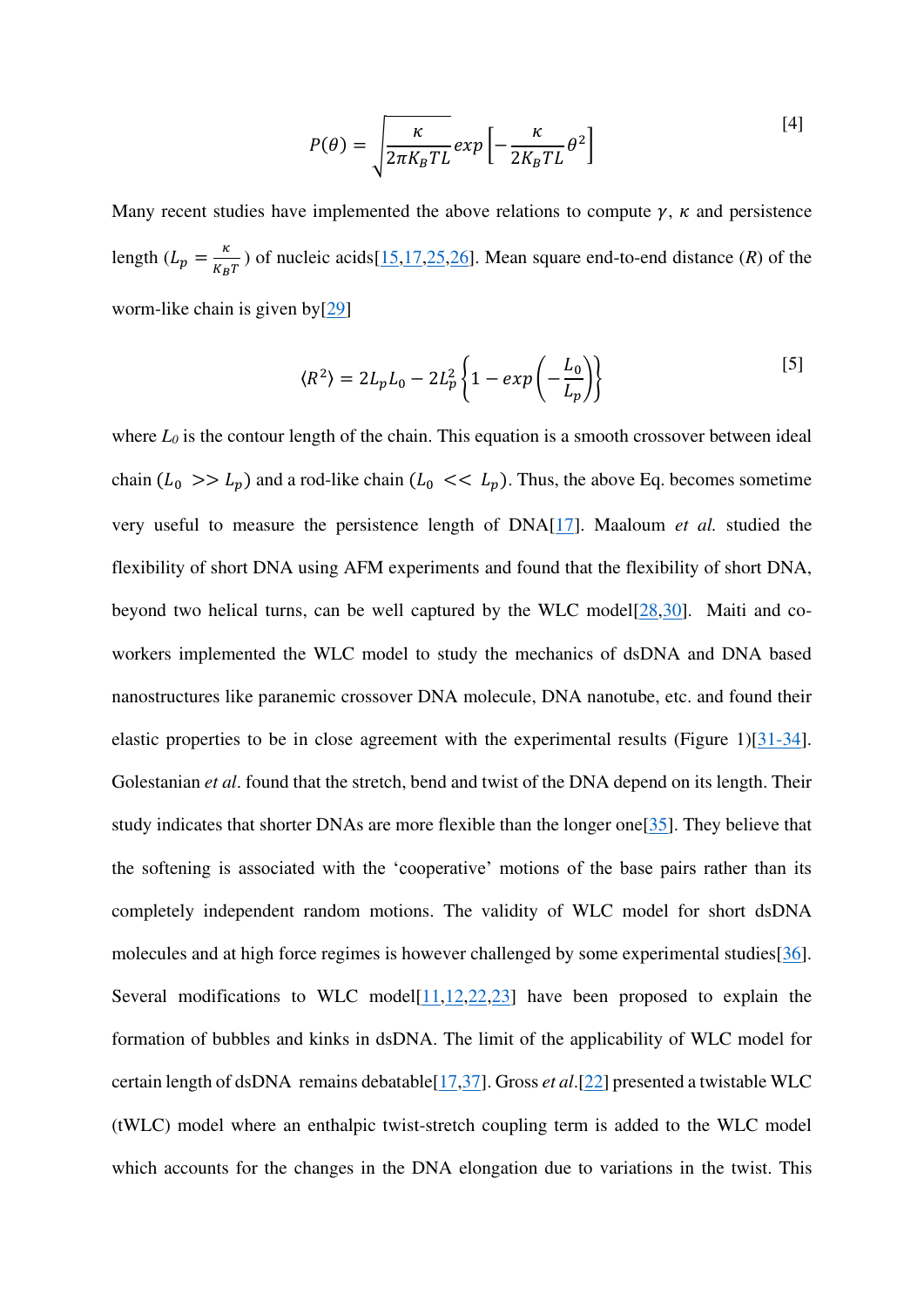description includes both the helicity and the sequence of the dsDNA and accurately explains the experimentally observed force-extension curves at all force regimes. In tWLC model, the relation between F and  $\delta L$  is given by [\[38\]](#page-16-2):

$$
\delta L = L \left( 1 - \frac{1}{2} \sqrt{\frac{K_B T}{F \cdot L_p}} \right) + \frac{C}{-g^2 + \gamma C}
$$
 [6]

For WLC model, i.e., in the limit of  $C \to 0$ , eq. 6 reduces to  $\delta L = L \left(1 - \frac{1}{2} \sqrt{\frac{K_B T}{F L_p}}\right)$  $\frac{R_{B}T}{F.L_p}$  and the  $L_p$ can be obtained from the slope of curve between  $\delta L$  and  $\dot{F}$ .

Linear Sub-Elastic Chain (LSEC) model<sup>[\[19\]](#page-15-13)</sup> was also proposed which considers linear energy function for the bending energy of dsDNA as opposed to the second order energy function in WLC model. Other than WLC model, Freely Jointed Chain (FJC) model<sup>[\[6\]](#page-14-2)</sup> is also used to describe the dsDNA mechanics. FJC model assumes a polymer chain consisting of *n* segments of characteristic length (Kuhn length), connected via freely rotating joints $[6,23]$  $[6,23]$  (Figure 1b). However, FJC model can only describe the behavior of dsDNA in the limit of low forces but fails to do so at intermediate and higher forces[\[6\]](#page-14-2). Lipfert *et al*.[\[20,](#page-15-14)[39\]](#page-16-3) proposed *springiness* model to explain the opposite twist-stretch coupling of dsRNA relative to dsDNA where dsRNA's "spring-like" properties are expected to render it more pliable to stretching. Inspired by the *springiness* model, Perez *et al*.[\[21\]](#page-15-15) recently suggested a new parameter termed as "Crookedness" parameter to regulate the DNA mechanics at short length scales which is defined as the cosine inverse of the ratio of end-to-end length of the dsDNA to the contour length (Figure 1d). To link DNA crookedness to its stretch modulus, DNA base pairs are assumed to be beads connected via springs (Figure 1c). A low crookedness is found to be related to the high DNA stretching stiffness in their work. This model predicts the sequencedependent elastic properties of dsDNA quite well.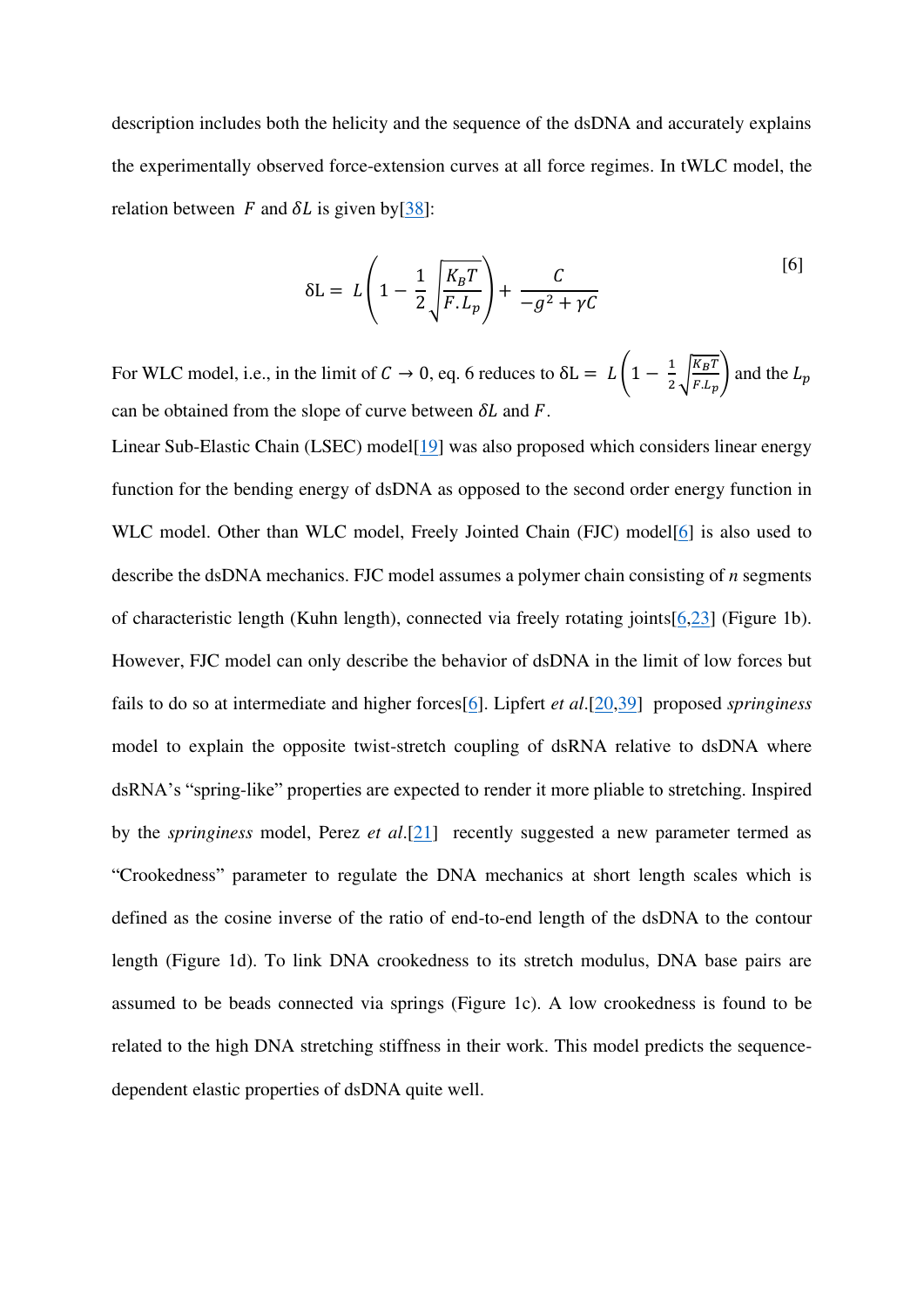

**Figure 1** Schematic diagrams of different models to measure dsDNA and DNA nanostructure's elasticity. a) Freely Jointed Chain (FJC) model, b) Worm-like Chain (WLC) model. The external force is represented by the black arrow. c) Schematic diagram to represent the dsDNA base pairs connected via springs. d) Schematic diagram to show the flexibility of long dsDNA chain. The blue line represents the central axis of dsDNA, whereas R represents the end-to-end length of the dsDNA. Clearly, the contour length of the dsDNA is very different than the sum of distances between consecutive base pairs. e)-h) Computational models of dsDNA and DNA based nanostructures where these models have been implemented. e) 38 bp dsDNA, f) Paranemic crossover DNA molecule. g) Side view and h) top view of DNA nanotube.

# **DNA in Different Environments**

The diverse intracellular physiological conditions surrounding DNA, in terms of ionic atmosphere, neighboring proteins and biomolecules, have a strong influence on its mechanical properties (Figure 2). Being a highly negatively charged biomolecule, the folding and compaction of DNA require overcoming an enormous electrostatic energy barrier, which is screened by the presence of positive counterions, proteins, and other biomolecules. It is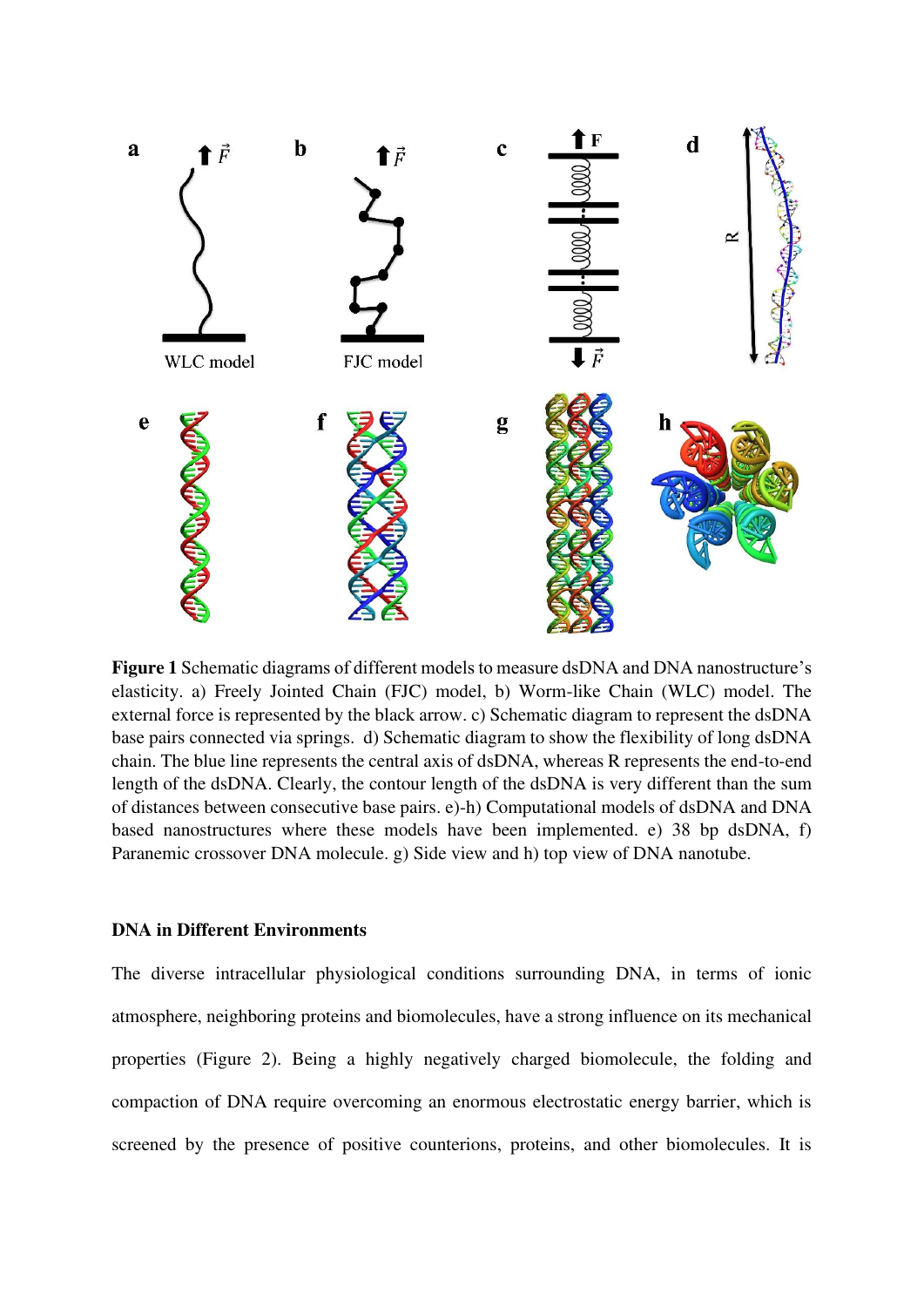intriguing how a relatively stiff and charged DNA molecule wraps around a histone octamer or forms DNA−protein complexes[\[40\]](#page-16-4). The mechanical properties of DNA thus change with its environment to facilitate it to make stable complexes. Of all such factors, ions influence the DNA mechanics the most in various processes like transcription, replication, DNA repair, DNA packing, and chromosome formation[\[41\]](#page-16-5). Recent theoretical and experimental studies reveal that with increasing cation concentration, DNA bending flexibility increases and thus its persistence length decreases. Recently, Garai *et al.* observed the opposing effect of increasing monovalent salt concentration on the bending flexibility and stretch modulus of short dsDNA[\[17\]](#page-15-1). Increasing salt concentration enhances the screening of DNA backbone charges, which makes dsDNA easier to bend but harder to stretch. Drozdetski *et al.* showed that multivalent ions decrease the bending rigidity of B-form dsDNA, whereas A-form dsRNA bending rigidity increases by 30%[\[42\]](#page-16-6). In contrast, Broekmans *et al.* found from the forceextension data that the dsDNA persistence length is insensitive to the variation in magnesium concentration[\[43\]](#page-16-7). Though the DNA−ion interaction is well understood, it is extremely challenging to theoretically model and explain quantitively the effect of ion interaction on DNA mechanical properties. Guilbaud *et al.*, combining Netz-Orland<sup>[\[44\]](#page-16-8)</sup> and Trizac-Shen<sup>[\[45\]](#page-16-9)</sup> formalism with nonlinear electrostatic effect on a charged polymer, quantitatively describe their experimental data of dsDNA persistence length over a large range of ionic concentration for various metal ions, such as Na<sup>+</sup>, K<sup>+</sup>, Li<sup>+</sup>, Mg<sup>2+</sup> and Ca<sup>2+</sup>[\[46\]](#page-16-10). Several other studies on DNA-ion interaction reinforce the above observations[\[47](#page-16-11)[,48\]](#page-16-12). In contrast to the behavior exhibited by dsDNA in salt solution, both dsDNA persistence length and stretch modulus increase with ionic liquid  $(IL)$  concentration [\[26\]](#page-15-6). IL cations infiltrate into the grooves of dsDNA where they establish strong electrostatic and hydrophobic interactions with the nucleobases and the sugar moieties and subsequently increase dsDNA rigidity. When dsDNA comes in the vicinity of macromolecules like proteins, dendrimers, intercalators (Figure 2), the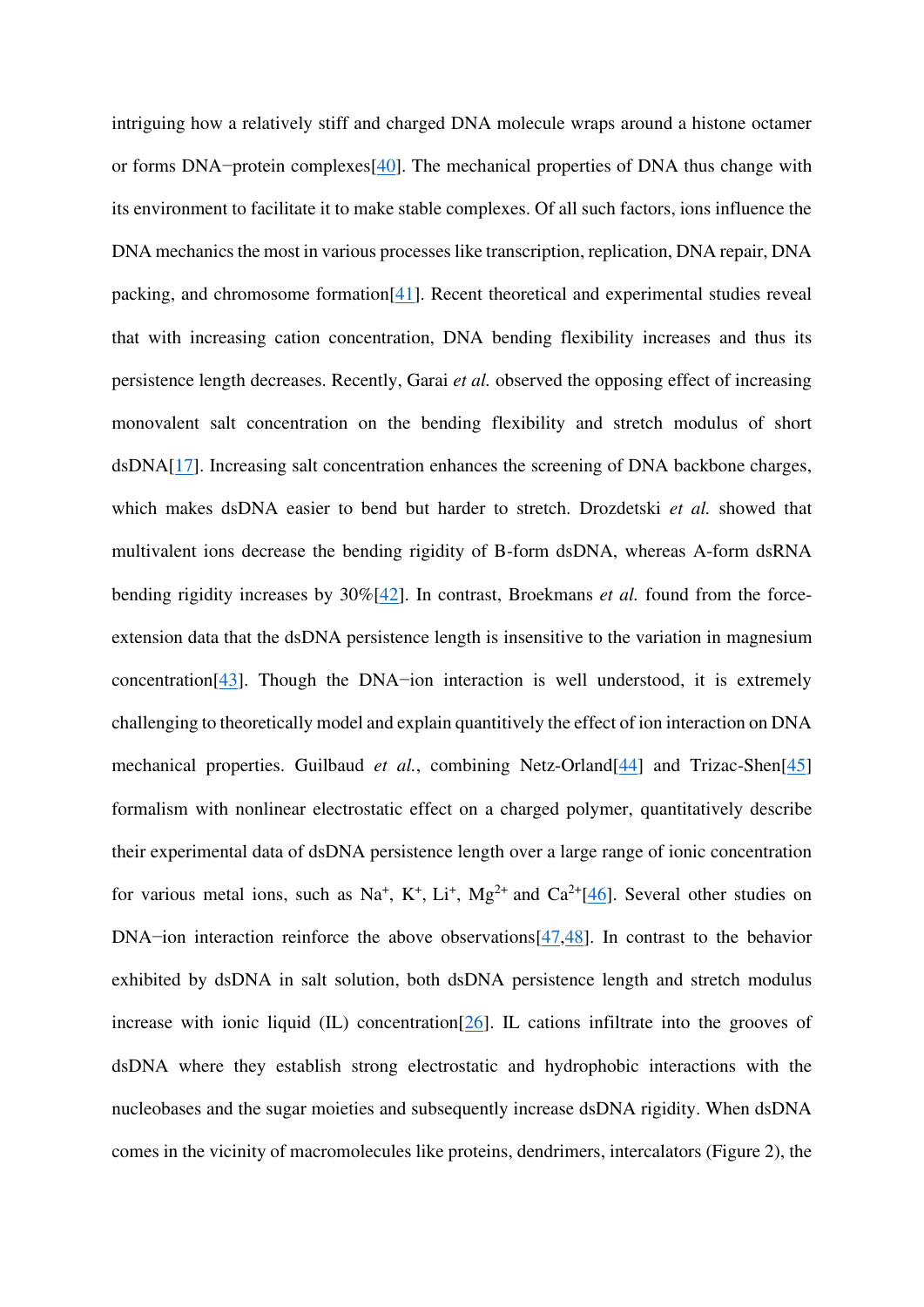DNA mechanics changes drastically. Binding of proteins on DNA significantly changes its elastic response[\[49\]](#page-16-13). Positively charged dendrimer decreases the dsDNA persistence length by neutralizing the backbone charges, whereas the stretch modulus remains unaffected $[25]$ . In contrast, once dsDNA makes a complex with the positively charged histone octamer that partially neutralizes DNA backbone charges, both its bending and stretch modulus increase by almost four times[\[17\]](#page-15-1). Sahoo *et al.* recently discovered that when drug molecules bind to dsDNA in the intercalation mode, the stretch modulus increases drastically, whereas persistence length decreases similar to the scenario of dsDNA in monovalent salt solutions[\[15\]](#page-15-4). However, there exist conflicting reports in the literature claiming no change in DNA persistence length upon drug intercalation, as discussed in Refs. [\[15](#page-15-4)[,50\]](#page-16-14). The mechanical properties of dsDNA in various environments are summarized in Table 1.



**Figure 2** Equilibrated atomistic structures of dsDNA in various environments. Molecular structures of MD simulated (a) dsDNA in aqueous conditions, (b) dsDNA in ionic liquid solution, (c) dsDNA intercalated with ethidium molecule, (d) nucleosome core particle (NCP), and (e) DNA−dendrimer complex. Water molecules are not shown here for clarity.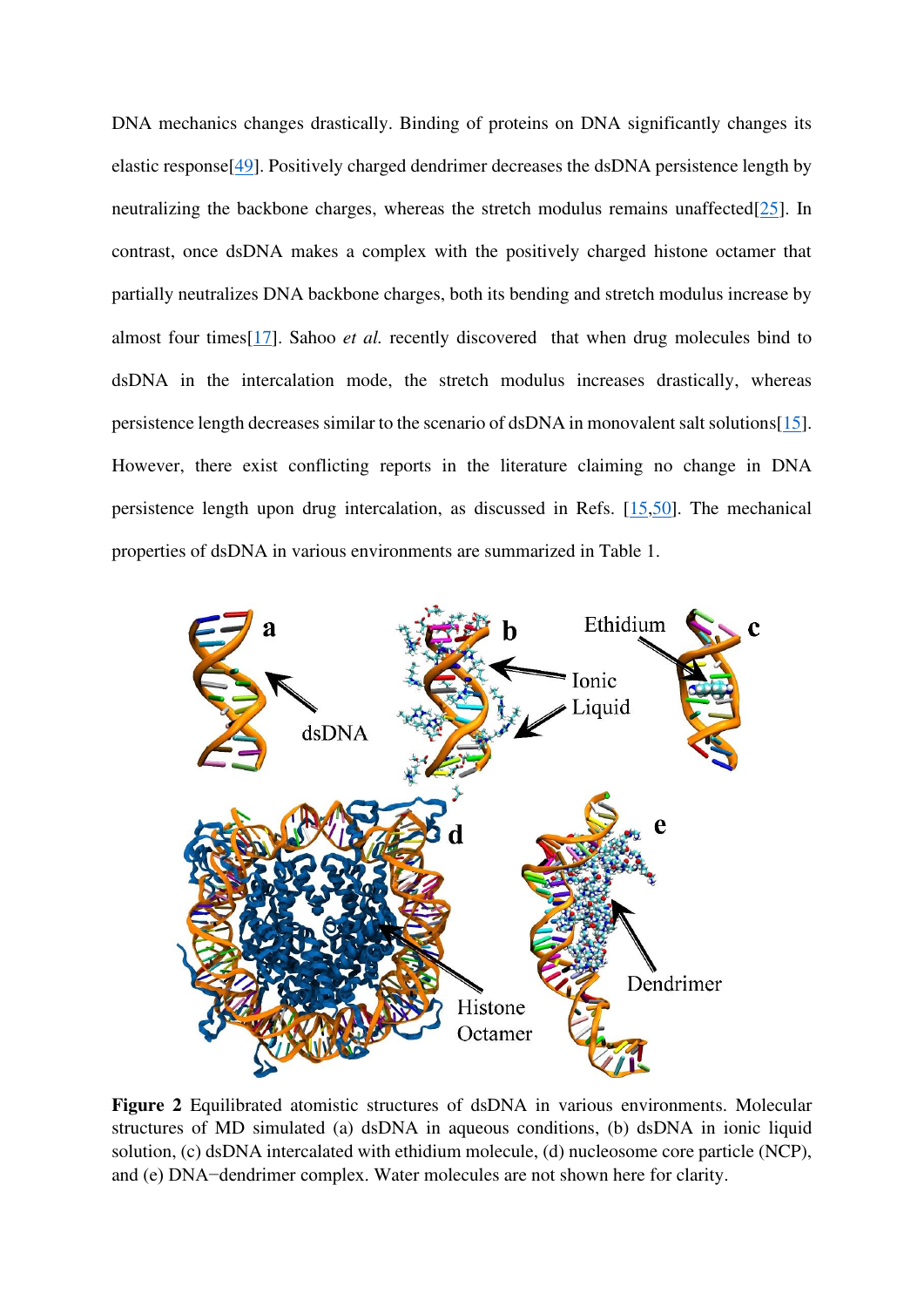| <b>System</b>                                                             | <b>Persistence Length</b><br>(nm) | <b>Stretch Modulus</b><br>(pN) | <b>Reference</b>  |
|---------------------------------------------------------------------------|-----------------------------------|--------------------------------|-------------------|
| dsDNA                                                                     | $49.89 \pm 0.77$                  | $1096$ to<br>1280              | [17, 24]          |
| dsDNA in 250mM<br><b>NaCl</b>                                             | $33.16 \pm 0.45$                  | $2345 \pm 65$                  | [17]              |
| <b>NCP DNA</b>                                                            | $59.02 \pm 6.24$                  | $4021 \pm 151$                 | [17]              |
| ethidium<br>intercalated dsDNA                                            | $30.97 \pm 1.77$                  | $2118.6 \pm 102.3$             | $\left[15\right]$ |
| dsDNA-dendrimer<br>complex                                                | 6.3                               | 959                            | $\left[25\right]$ |
| dsDNA in<br>1-butyl-3-methyl<br>imidazolium acetate                       | $248.74 \pm 6.8$                  | $3926.24 \pm 124.02$           | [26]              |
| <b>Bare dsDNA</b> in<br>Physiological<br><b>Condition</b><br>(experiment) | 39 to 50                          | 1450 to 1750                   | [38, 43]          |

**Table 1.** Mechanical properties of dsDNA in various environment.

## **Structural transitions in dsDNA under force**

dsDNA exhibits different force−extension regimes with Hookean behavior at low forces and a drastic elongation of its length at a force of 65 pN $[1,6]$  $[1,6]$ . This is followed by an overstretching behavior where dsDNA transforms to a completely new structural phase − broadly described as a thermodynamically melted form (with broken Watson-Crick base-pairs) or a structurally intact base-pair stacking alignment in ladder-like fashion (the so-called S-DNA)[\[6,](#page-14-2)[51-53\]](#page-16-15).

In the force induced melting perspective, Bloomfield *et al.*[\[8\]](#page-14-5) proposed a theoretical model based on the underlying thermodynamics to explain quantitatively the experimentally observed overstretching transition. Dynamics of DNA under external force in a coarse grain level can be found in a review by Kumar and Li[\[54\]](#page-16-16). Computer simulations using atomistic models by Maiti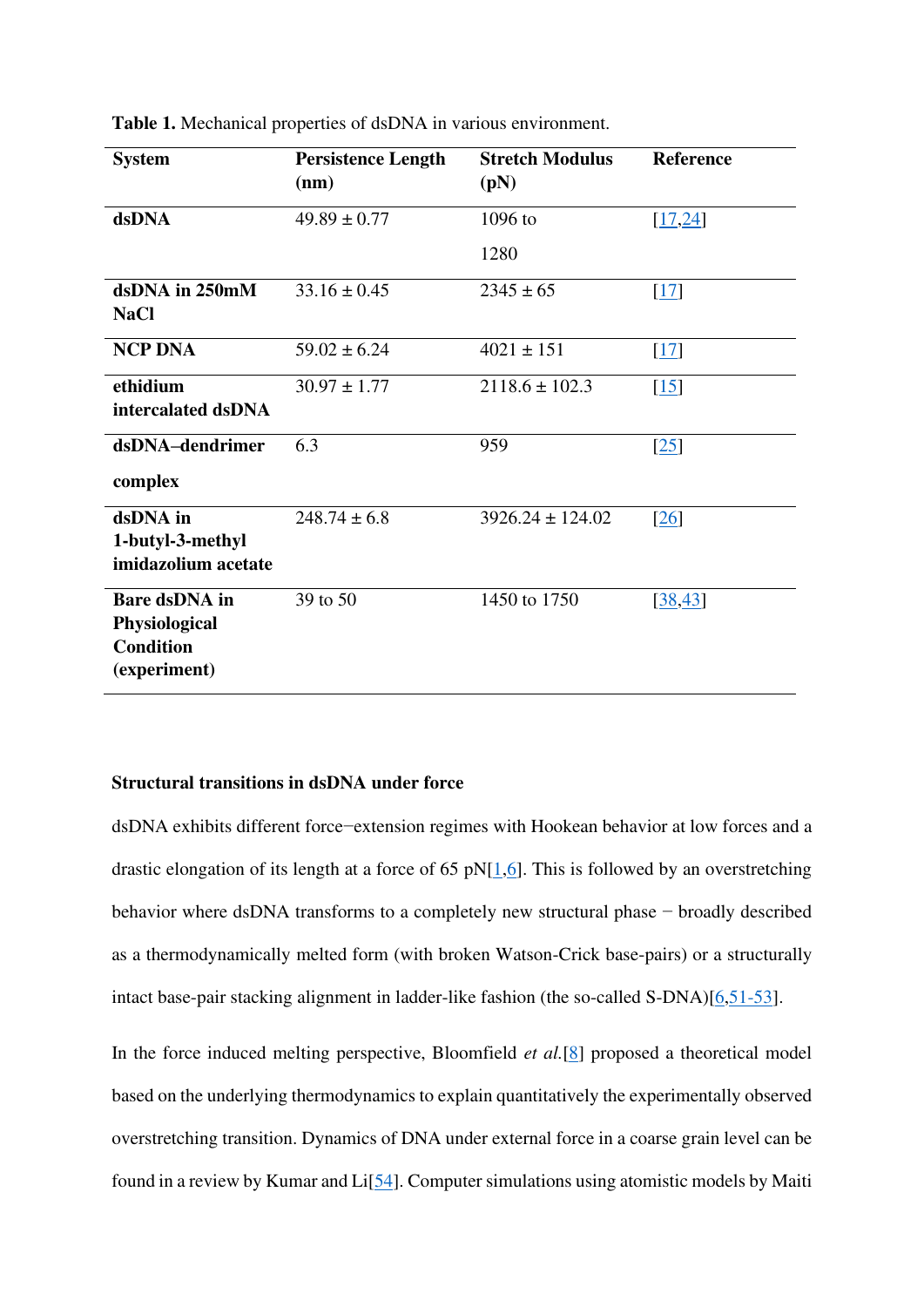and co-workers[\[4,](#page-14-6)[5,](#page-14-7)[15,](#page-15-4)[33,](#page-15-16)[51,](#page-16-15)[52,](#page-16-17)[55\]](#page-16-18) expanded the understanding of the nature of underlying mechanisms with microscopic details and provided deeper insights into the force induced DNA melting description of the DNA structural transitions. Besides, several researchers reported the observation of S-DNA, under specific force attachment at the end points of strands by using both single-molecule experiments and computer simulations[\[5](#page-14-7)[,7](#page-14-8)[,9](#page-14-9)[,10\]](#page-14-10) (Figure 3).

While the nature of DNA structural phase transitions under applied forces has been well understood on a broad perspective, there are few challenges in expanding the application spectrum of DNA-based materials[\[32](#page-15-17)[,33](#page-15-16)[,56\]](#page-16-19). Firstly, there is a lack of fundamental understanding of the dynamics of DNA undergoing overstretching transition due to interaction with proteins and other biomolecules, the orientation of base-pair tilt and its sensitivity with respect to the presence of biomacromolecules etc. Despite the requirement for a thorough examination of the above subject in the context of DNA role in rational drug design applications, there were only a few preliminary reports dealing with the above-mentioned issues. Mameren *et al*.[\[57\]](#page-16-20) investigated the molecular level dynamic features exhibited by intercalated dsDNA under a large range of pulling forces using polarized fluorescence microscopy in conjunction with optical-tweezers-based single-molecule manipulation techniques (Figure 3a). They measured the alignment of the transition dipoles of the intercalating dyes when the DNA is pulled tightly and observed that on average the intercalated dyes are oriented perpendicular to the long axis of the DNA. Moreover, the dyes undergo fast dynamics on the time scales of absorption and fluorescence emission processes. It is also reported that the intercalating dyes remain bounded to DNA even beyond overstretching forces where DNA is melted. Peterman, *et al.*[\[58\]](#page-17-0) used single-molecule polarization microscopy to examine the structure of S-DNA with the help of intercalated dyes in the regime of DNA under tension. In contrast to the perpendicular orientations typically observed at low stretching forces, they find that the intercalator dyes adopt a tilted orientation of 54° relative to the DNA long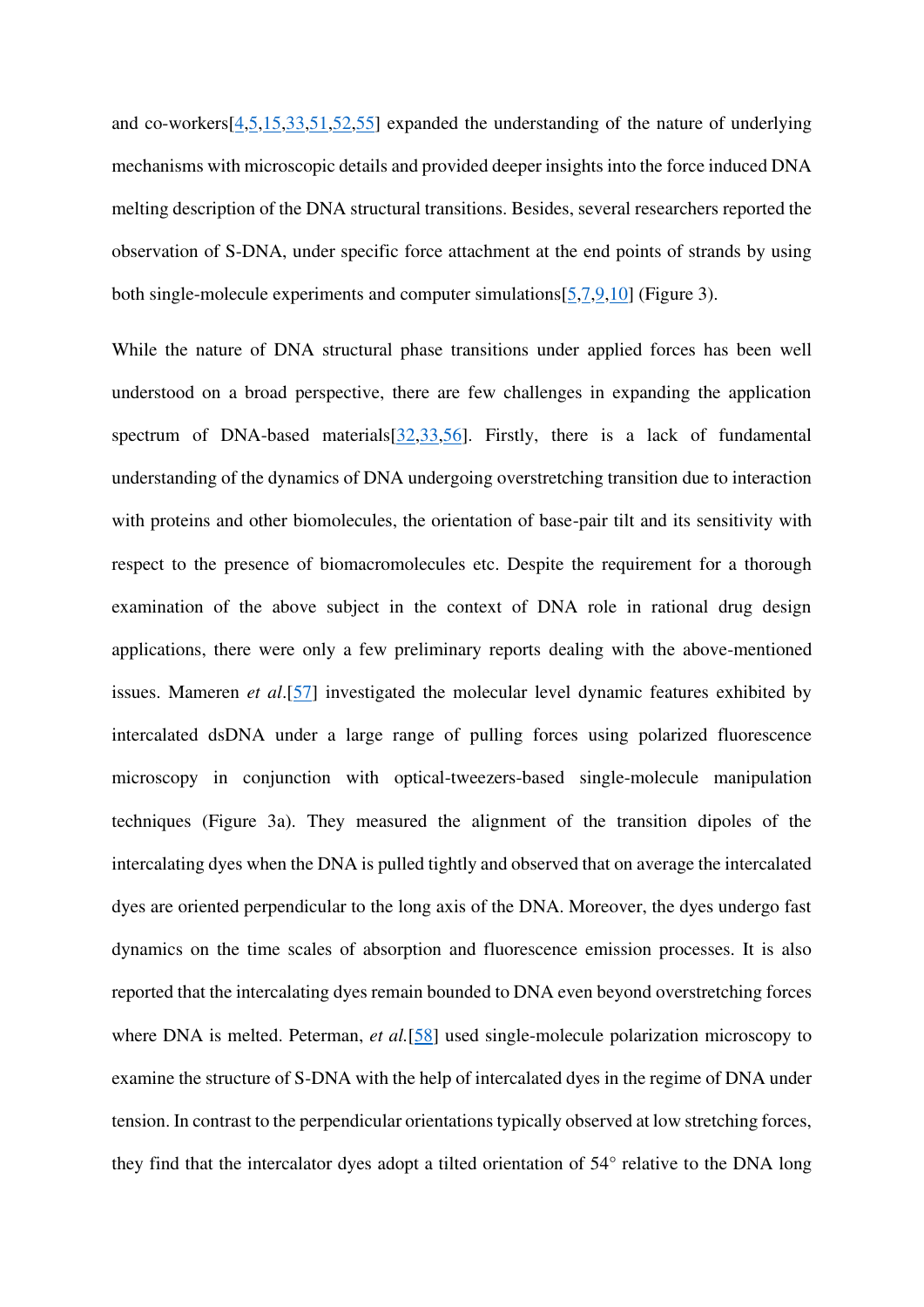axis at stretching forces beyond the dramatic overstretching transition. It was concluded that the S-DNA has substantially inclined base pairs relative to those of the canonical B-DNA conformation. Note that the novel approach devised by Peterman *et al.*[\[58\]](#page-17-0) is a significant achievement in determining the inclination of intercalated dye molecules. However, it is not possible to directly measure the orientations of the DNA base-pairs in overstretched regime and therefore it is hard to examine the effect of intercalators on the base-pair inclination of overstretched form of DNA (specifically in this context S-DNA). Further efforts are required to establish a complete picture of structural basis for the DNA conformational changes that enable genomic transactions and biotechnological processing of DNA. It is in this context the drug design applications based on DNA require more serious efforts.

#### **Force-induced DNA strand separation**

In various biological processes, such as DNA transcription (with the help of RNA polymerases), replication (with the help of helicases), and repair, the two strands of a dsDNA are melted from the middle or ends of the DNA, either partially or fully $[1]$ . The design principle of a variety of drug molecules, including that for cancer and tumour treatments, is based on the principle that these molecules bind to DNA and make dsDNA melting extremely difficult, which thus could hamper the biological processes required for proper functioning of the cellular processes. In this context, Sahoo *et al.* [\[15\]](#page-15-4) employed steered molecular dynamics (MD) simulations of different pulling protocols to study the overstretching and melting transitions of dsDNA and found a significant increase in the dsDNA rupture force in the presence of intercalated drug molecules, which is due to the enhancement in the base-stacking interaction between adjacent base pairs present near to a drug intercalation site (Figure 3). This is in line with the recent revelation that the base-stacking interactions, instead of the previously thought base-pairing interactions, mostly contribute to the stability of dsDNA[\[59\]](#page-17-1). Moreover, they found that in the presence of intercalated drug molecules, dsDNA stretch modulus increases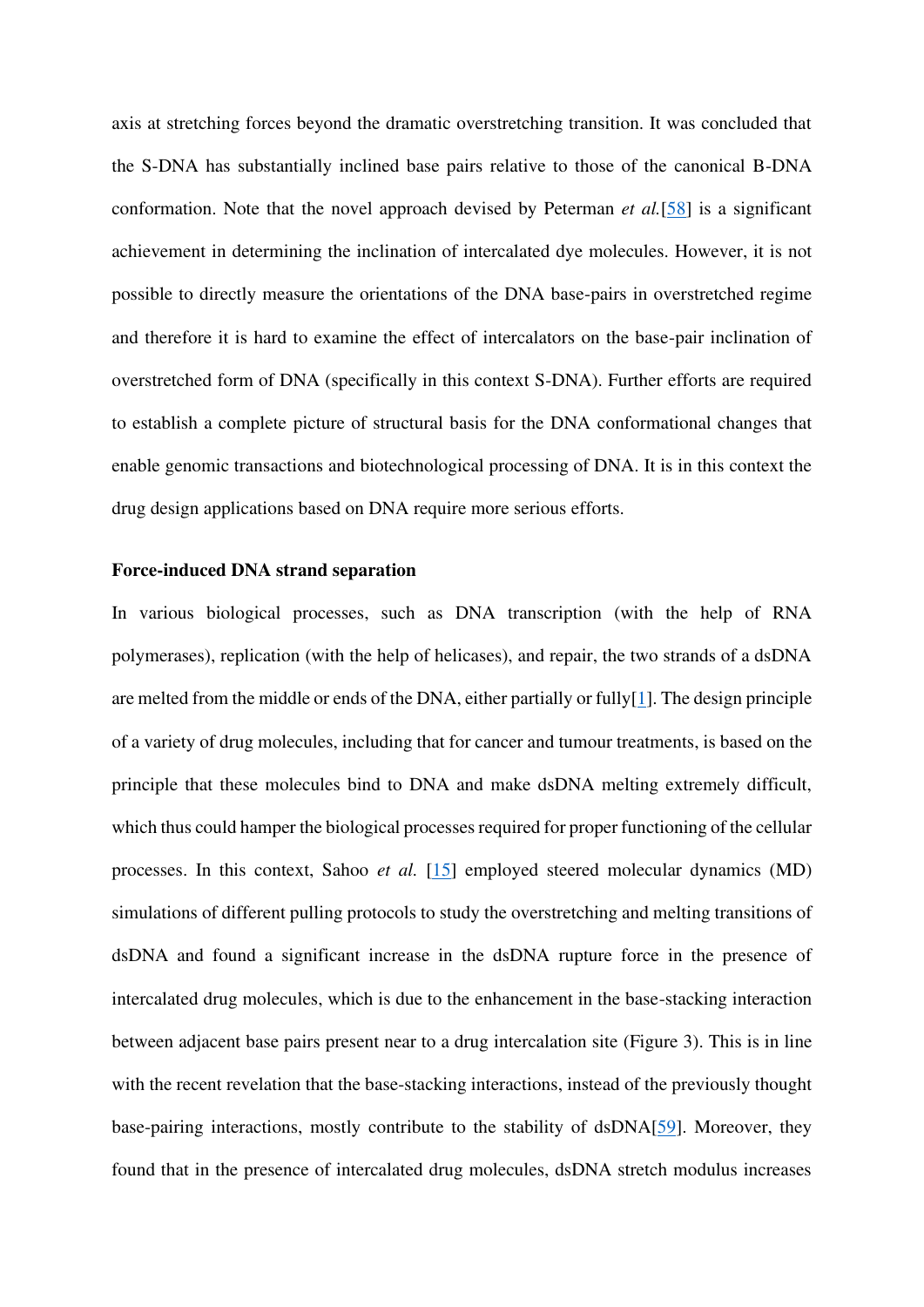significantly, in agreement with several experimental reports[\[60](#page-17-2)[,61\]](#page-17-3). Their study revealed that anticancer drugs could function by altering the mechanical properties of DNA.

DNA methylation (or hydroxymethylation) is known to play a vital role in epigenetic regulation of gene expression. A combined experimental and simulation study[\[62\]](#page-17-4) revealed that the rupture force for DNA strand separation increases upon methylation of its Cytosine bases due to the enhancement in base-stacking interaction. They also showed that the rupture force not only depends on the methylation level but also on the sequences of methylated bases. The same but more pronounced effects were observed for Cytosine hydroxymethylation[\[55\]](#page-16-18). These studies thus provided a mechanism that methylation or hydroxymethylation, via altering DNA mechanical properties, could control biological functions.

Many DNA-associated biological processes hinge on sequence-selective molecular interactions[\[63\]](#page-17-5). By using the force-induced remnant magnetization spectroscopy technique, Hu *et al.*[\[63\]](#page-17-5) measured the differential binding force to demonstrate the DNA sequencespecific binding of daunomycin (an anticancer drug), as well as to reveal the enantioselective binding of tetrahydropalmatine (L or D form) with different DNA sequences—the understanding of which has important implications for pharmaceutical research. Manosas *et al.*[\[64\]](#page-17-6) used an assay of mechanical unzipping of DNA hairpins to determine sequenceselective binding of small ligands. This study revealed that actinomycin (a mono-intercalator) likes to bind GpC steps, whereas bis-intercalators thiocoraline and echinomycin like to bind CpG steps.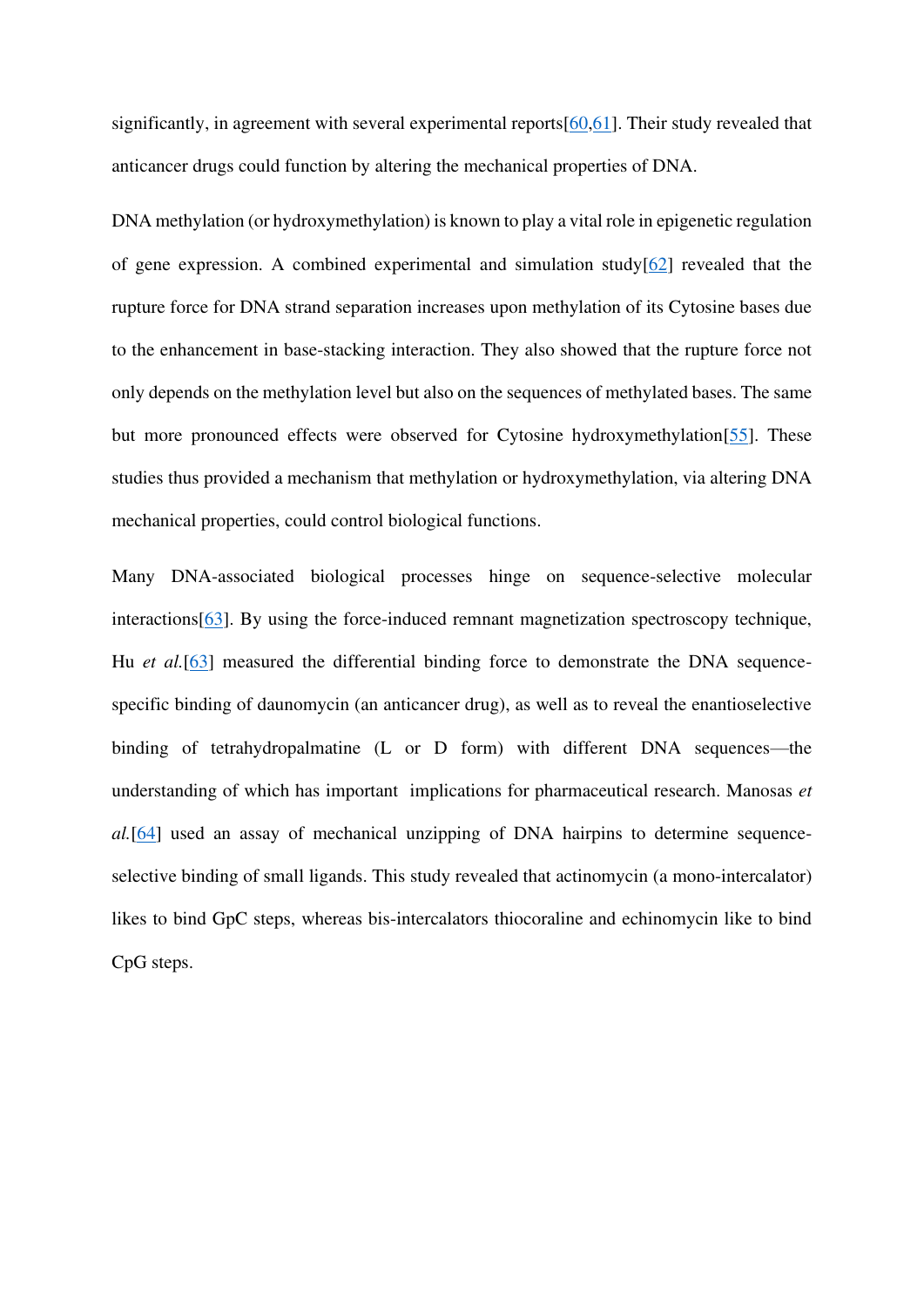

**Figure 3** Pulling protocol dependent structural transitions of dsDNA. a) Schematic diagram to represent the experimental setup to stretch dsDNA using optical tweezers. b) Schematic diagram to highlight the 3' and 5' ends of dsDNA. c) – g) Stretching dsDNA using various pulling protocols. Here, the black circle represents the fixed end of dsDNA while red and blue arrows represent the direction of force applied to dsDNA along c) 3' end, d) 5' end, e) both 3' and 5' ends in the same side, f) unzipping force applied at terminal base of dsDNA and g) unzipping force applied at the middle of dsDNA. Stretching dsDNA along 3' end leads to a ladder-like S-form of DNA, whereas stretching along 5' end leads to melting of dsDNA. Stretching a dsDNA along both 3' and 5' ends leads to an intermediate state where some portions of DNA show ordered base pairs, while others show melting. Unzipping dsDNA along ends and middle of dsDNA leads to its tearing in different fashions.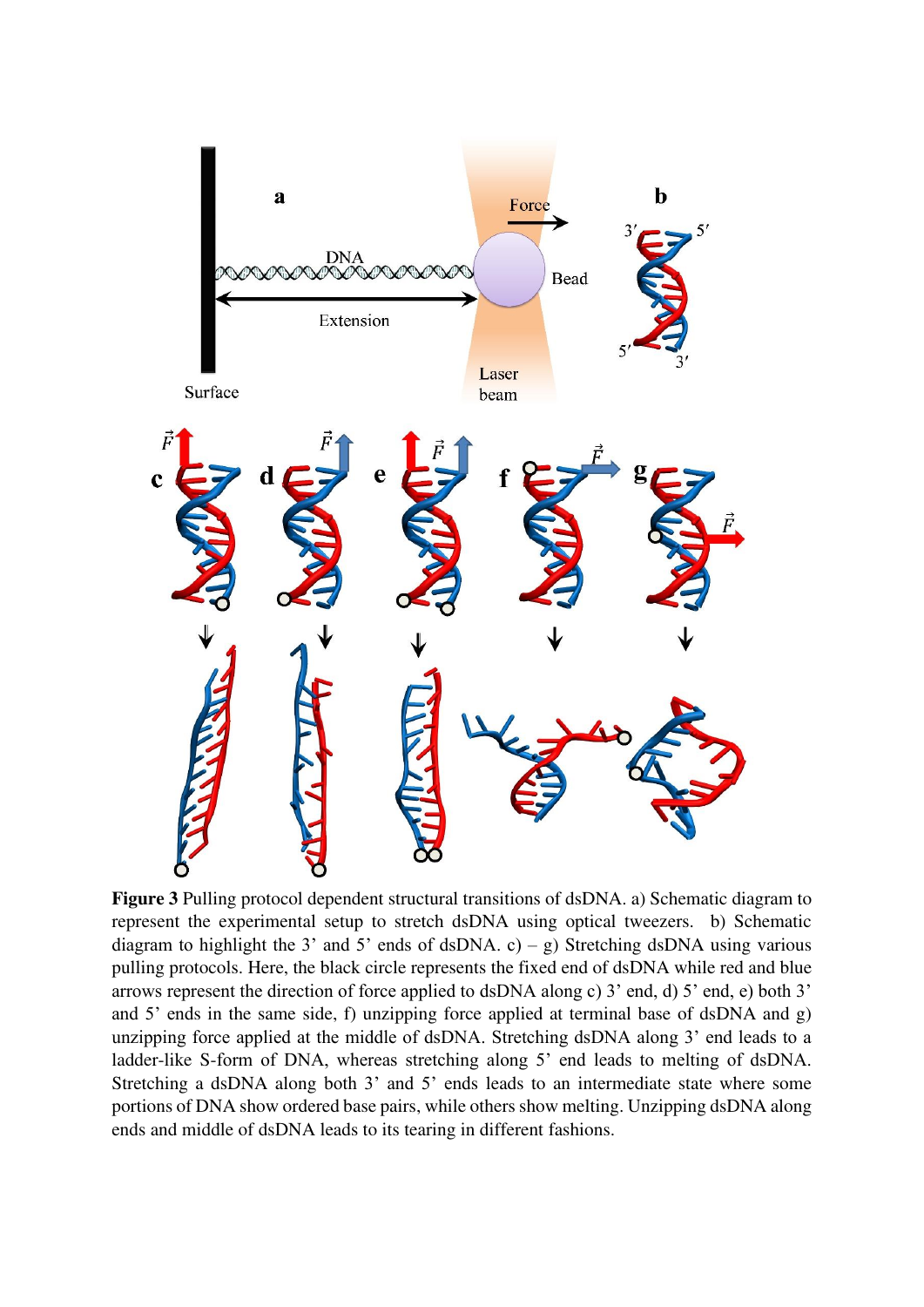#### **Conclusions and Future Perspectives**

Advances in single-molecule experiment techniques and insights from computational simulations have greatly expanded our understanding of DNA mechanics, DNA-associated cellular processes, and functioning of various drug molecules that target DNA. dsDNA has been studied in various conditions, such as unzipping, shearing, stretching, and under a torque, to mimic different biological scenarios[\[1\]](#page-14-0). These have provided increased insights to various interesting aspects of DNA such as emergence of S-DNA upon overstretching  $[5,10,51,52]$  $[5,10,51,52]$  $[5,10,51,52]$  $[5,10,51,52]$ , modifications of DNA structural and mechanical properties under different environments such as drug intercalators [\[15\]](#page-15-4), salts [\[17](#page-15-1)[,46\]](#page-16-10) and ionic liquids [\[26\]](#page-15-6). These information are the key inputs for DNA nanotechnological applications, enabling researchers to design various DNA nanostructures like DNA nanotubes[\[32,](#page-15-17)[33\]](#page-15-16) and DNA nanorobots for drug delivery[\[65\]](#page-17-7), as well as in DNA nanoelectronics[\[51](#page-16-15)[,52\]](#page-16-17).

Use of DNA for nanobiotechnological applications still requires a complete understanding of its mechanical properties at different length scales and in complex and crowded environments. Further investigations, combining experiment, simulation, and theory, are required to fully understand the dependence of DNA persistence length on its contour length and sequence, as well as its interaction with salts, proteins, and small-molecule ligands. How confinement affects DNA structural and elastic properties will be an important direction to pursue from theoretical/simulation point of view, as it has high relevance for cell biology, it is less studied and understood, and probing it experimentally is a rather difficult task. Moreover, the structural transitions of DNA in confined geometry, under the application of an external force can be obtained with unprecedented resolution from molecular simulations.

#### **Conflict of interest statement**

None declared.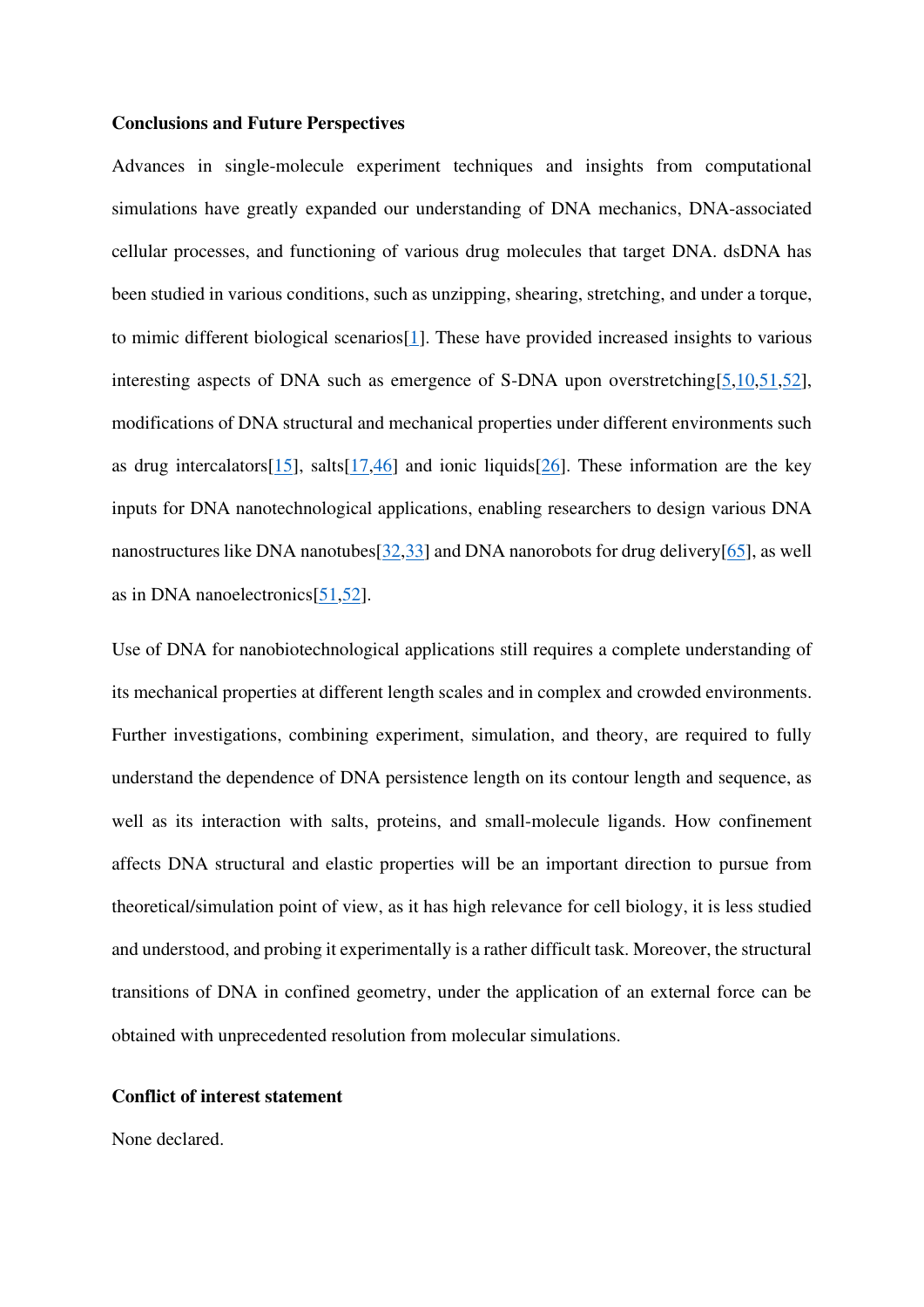# **Acknowledgements**

A.A., S.N., and A.K.S. thank MHRD India, CSIR India, and IISc, respectively for the generous

fellowship. We thank DAE, India for financial support. AG thanks SERB, DST, Govt. of India

for the financial support (grant no ECR/2017/000683).

# **References and recommended reading**

Papers of particular interest, published within the period of review, have been highlighted as:

- **\*** of special interest
- **\*\*** of outstanding interest
- <span id="page-14-0"></span>1. Bustamante C, Bryant Z, Smith SB: **Ten years of tension: single-molecule DNA mechanics**. *Nature*  2003, **421**:423-427.
- 2. Bustamante C, Marko J, Siggia E, Smith S: **Entropic Elasticity of \$\lambda \$-Phage DNA**. *Proc. Nati. Acad. Sci USA* 1991, **88**:10009.
- 3. Marko JF, Siggia ED: **Stretching dna**. *Macromolecules* 1995, **28**:8759-8770.
- <span id="page-14-6"></span>4. Santosh M, Maiti PK: **Force induced DNA melting**. *Journal of Physics: Condensed Matter* 2008, **21**:034113.
- <span id="page-14-7"></span>5. Garai A, Mogurampelly S, Bag S, Maiti PK: **Overstretching of B-DNA with various pulling protocols: Appearance of structural polymorphism and S-DNA**. *The Journal of chemical physics* 2017, **147**:225102.
- <span id="page-14-2"></span>6. Smith SB, Cui Y, Bustamante C: **Overstretching B-DNA: the elastic response of individual doublestranded and single-stranded DNA molecules**. *Science* 1996, **271**:795-799.
- <span id="page-14-8"></span>7. Lebrun A, Lavery R: **Modelling extreme stretching of DNA**. *Nucleic acids research* 1996, **24**:2260- 2267.
- <span id="page-14-5"></span>8. Rouzina I, Bloomfield VA: **Force-induced melting of the DNA double helix 1. Thermodynamic analysis**. *Biophysical journal* 2001, **80**:882-893.
- <span id="page-14-9"></span>9. van Mameren J, Gross P, Farge G, Hooijman P, Modesti M, Falkenberg M, Wuite GJ, Peterman EJ: **Unraveling the structure of DNA during overstretching by using multicolor, single-molecule fluorescence imaging**. *Proceedings of the National Academy of Sciences* 2009, **106**:18231- 18236.
- <span id="page-14-10"></span>10. Danilowicz C, Limouse C, Hatch K, Conover A, Coljee VW, Kleckner N, Prentiss M: **The structure of DNA overstretched from the 5′ 5′ ends differs from the structure of DNA overstretched from the 3′ 3′ ends**. *Proceedings of the National Academy of Sciences* 2009, **106**:13196- 13201.
- <span id="page-14-3"></span>11. Ranjith P, Kumar PS, Menon GI: **Distribution functions, loop formation probabilities, and forceextension relations in a model for short double-stranded DNA molecules**. *Physical review letters* 2005, **94**:138102.
- <span id="page-14-4"></span>12. Ranjith P, Menon GI: **Stretching and Bending Fluctuations of Short DNA Molecules**. *Biophysical journal* 2013, **104**:463-471.
- <span id="page-14-1"></span>13. Almaqwashi AA, Paramanathan T, Rouzina I, Williams MC: **Mechanisms of small molecule–DNA interactions probed by single-molecule force spectroscopy**. *Nucleic acids research* 2016, **44**:3971-3988.
- 14. Chaurasiya KR, Paramanathan T, McCauley MJ, Williams MC: **Biophysical characterization of DNA binding from single molecule force measurements**. *Physics of life reviews* 2010, **7**:299- 341.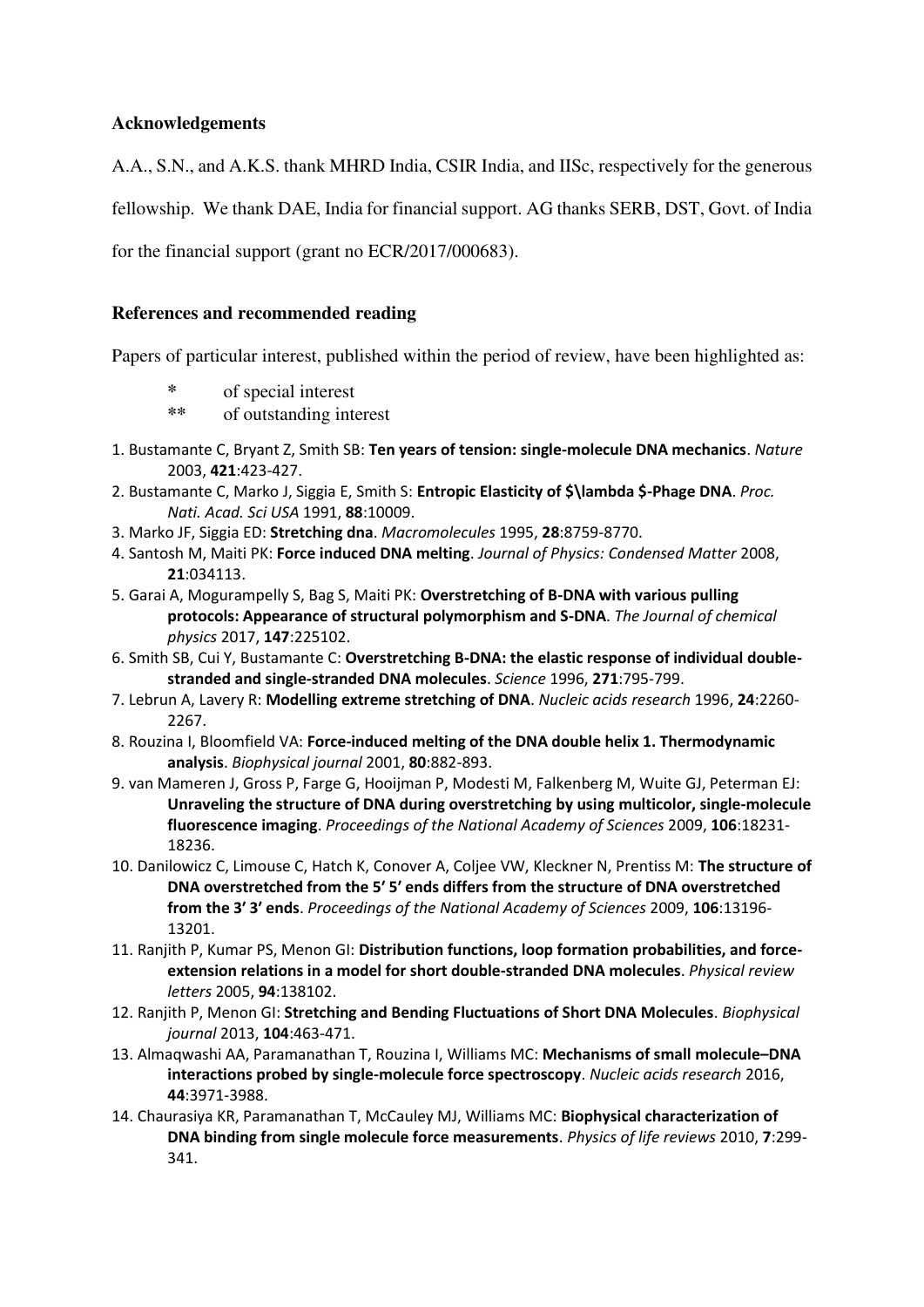- <span id="page-15-4"></span>15. \*\*Sahoo AK, Bagchi B, Maiti PK: **Understanding enhanced mechanical stability of DNA in the presence of intercalated anticancer drug: Implications for DNA associated processes**. *The Journal of chemical physics* 2019, **151**:164902.
- \*\* Extensive all-atom simulation study probing the changes in the structure, elasticity, and stranddissociation mechanics of DNA in the presence of anticancer drugs.
- <span id="page-15-0"></span>16. Blackwood EM, Kadonaga JT: **Going the distance: a current view of enhancer action**. *Science*  1998, **281**:60-63.
- <span id="page-15-1"></span>17. \*\*Garai A, Saurabh S, Lansac Y, Maiti PK: **DNA elasticity from short DNA to nucleosomal DNA**. *The journal of physical chemistry B* 2015, **119**:11146-11156.
- \*\* First extensive all-atom simulation study to calculate the elastic propertieis of nuclesome DNA.
- 18. Kratky O, Porod G: **Röntgenuntersuchung gelöster fadenmoleküle**. *Recueil des Travaux Chimiques des Pays‐Bas* 1949, **68**:1106-1122.
- <span id="page-15-13"></span>19. Wiggins PA, Van Der Heijden T, Moreno-Herrero F, Spakowitz A, Phillips R, Widom J, Dekker C, Nelson PC: **High flexibility of DNA on short length scales probed by atomic force microscopy**. *Nature nanotechnology* 2006, **1**:137.
- <span id="page-15-14"></span>20. Chou F-C, Lipfert J, Das R: **Blind predictions of DNA and RNA tweezers experiments with force and torque**. *PLoS computational biology* 2014, **10**:e1003756.
- <span id="page-15-15"></span>21. \*\*Marin-Gonzalez A, Vilhena J, Moreno-Herrero F, Perez R: **DNA crookedness regulates DNA mechanical properties at short length scales**. *Physical review letters* 2019, **122**:048102.
- \*\* Provides a new parameter to quantify the DNA flexibility and bending.
- <span id="page-15-12"></span>22. Gross P, Laurens N, Oddershede LB, Bockelmann U, Peterman EJ, Wuite GJ: **Quantifying how DNA stretches, melts and changes twist under tension**. *Nature Physics* 2011, **7**:731-736.
- <span id="page-15-2"></span>23. Camunas-Soler J, Ribezzi-Crivellari M, Ritort F: **Elastic properties of nucleic acids by singlemolecule force spectroscopy**. *Annual review of biophysics* 2016, **45**:65-84.
- <span id="page-15-3"></span>24. Marin-Gonzalez A, Vilhena JG, Perez R, Moreno-Herrero F: **Understanding the mechanical response of double-stranded DNA and RNA under constant stretching forces using allatom molecular dynamics**. *Proceedings of the National Academy of Sciences* 2017, **114**:7049-7054.
- <span id="page-15-5"></span>25. Mogurampelly S, Nandy B, Netz RR, Maiti PK: **Elasticity of DNA and the effect of dendrimer binding**. *The European Physical Journal E* 2013, **36**:68.
- <span id="page-15-6"></span>26. \*Garai A, Ghoshdastidar D, Senapati S, Maiti PK: **Ionic liquids make DNA rigid**. *The Journal of Chemical Physics* 2018, **149**:045104.
- \* The first all-atom MD simulation study of DNA elastic properties in ionic liquids.
- 27. Mazur AK: **Wormlike chain theory and bending of short DNA**. *Physical review letters* 2007, **98**:218102.
- <span id="page-15-8"></span>28. Mazur AK, Maaloum M: **DNA flexibility on short length scales probed by atomic force microscopy**. *Physical review letters* 2014, **112**:068104.
- <span id="page-15-7"></span>29. Rubinstein M, Colby RH: *Polymer physics*, vol 23: Oxford university press New York; 2003.
- <span id="page-15-9"></span>30. Mazur AK, Maaloum M: **Atomic force microscopy study of DNA flexibility on short length scales: smooth bending versus kinking**. *Nucleic acids research* 2014, **42**:14006-14012.
- <span id="page-15-10"></span>31. Santosh M, Maiti PK: **Structural rigidity of paranemic crossover and juxtapose DNA nanostructures**. *Biophysical journal* 2011, **101**:1393-1402.
- <span id="page-15-17"></span>32. Naskar S, Gosika M, Joshi H, Maiti PK: **Tuning the Stability of DNA Nanotubes with Salt**. *The Journal of Physical Chemistry C* 2019, **123**:9461-9470.
- <span id="page-15-16"></span>33. \*Joshi H, Kaushik A, Seeman NC, Maiti PK: **Nanoscale structure and elasticity of pillared DNA nanotubes**. *ACS nano* 2016, **10**:7780-7791.
- \* First all-atom simulation study reporting the mechanical properties of DNA nanostructures.
- 34. Naskar S, Joshi H, Chakraborty B, Seeman NC, Maiti PK: **Atomic structures of RNA nanotubes and their comparison with DNA nanotubes**. *Nanoscale* 2019, **11**:14863-14878.
- <span id="page-15-11"></span>35. Noy A, Golestanian R: **Length scale dependence of DNA mechanical properties**. *Physical review letters* 2012, **109**:228101.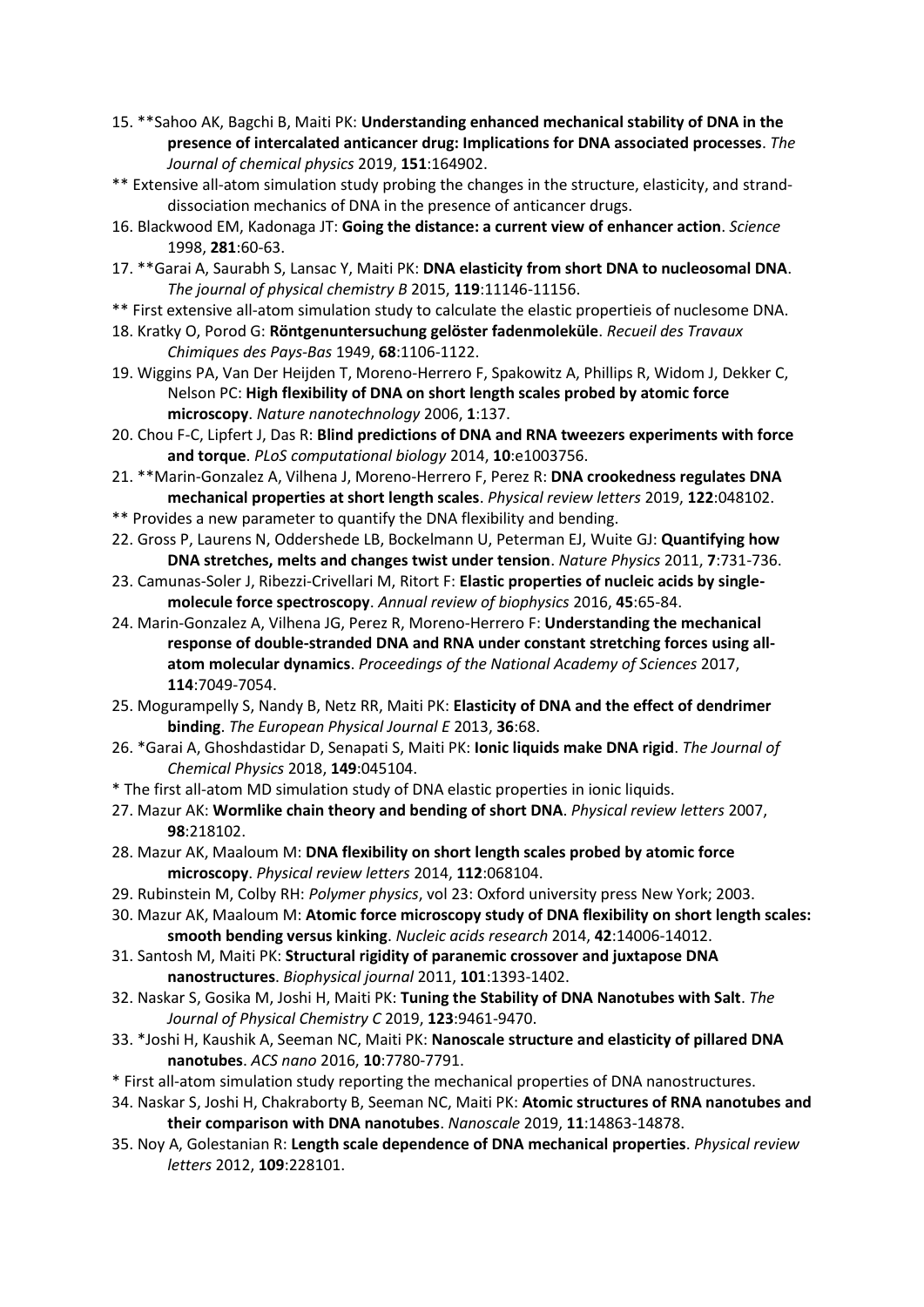- <span id="page-16-0"></span>36. Yuan C, Chen H, Lou XW, Archer LA: **DNA bending stiffness on small length scales**. *Physical review letters* 2008, **100**:018102.
- <span id="page-16-1"></span>37. Xiao S, Liang H, Wales DJ: **The Contribution of Backbone Electrostatic Repulsion to DNA Mechanical Properties is Length-Scale-Dependent**. *The journal of physical chemistry letters*  2019, **10**:4829-4835.
- <span id="page-16-2"></span>38. Gross P, Laurens N, Oddershede LB, Bockelmann U, Peterman EJG, Wuite GJL: **Quantifying how DNA stretches, melts and changes twist under tension**. *Nature Physics* 2011, **7**:731-736.
- <span id="page-16-3"></span>39. Liebl K, Drsata T, Lankas F, Lipfert J, Zacharias M: **Explaining the striking difference in twiststretch coupling between DNA and RNA: A comparative molecular dynamics analysis**. *Nucleic acids research* 2015, **43**:10143-10156.
- <span id="page-16-4"></span>40. Richmond TJ, Davey CA: **The structure of DNA in the nucleosome core**. *Nature* 2003, **423**:145.
- <span id="page-16-5"></span>41. Baumann CG, Smith SB, Bloomfield VA, Bustamante C: **Ionic effects on the elasticity of single DNA molecules**. *Proceedings of the National Academy of Sciences* 1997, **94**:6185-6190.
- <span id="page-16-6"></span>42. Drozdetski AV, Tolokh IS, Pollack L, Baker N, Onufriev AV: **Opposing effects of multivalent ions on the flexibility of DNA and RNA**. *Physical review letters* 2016, **117**:028101.
- <span id="page-16-7"></span>43. Broekmans OD, King GA, Stephens GJ, Wuite GJ: **DNA twist stability changes with magnesium (2+) concentration**. *Physical review letters* 2016, **116**:258102.
- <span id="page-16-8"></span>44. Netz RR, Orland H: **Variational charge renormalization in charged systems**. *The European Physical Journal E* 2003, **11**:301-311.
- <span id="page-16-9"></span>45. Trizac E, Shen T: **Bending stiff charged polymers: The electrostatic persistence length**. *EPL (Europhysics Letters)* 2016, **116**:18007.
- <span id="page-16-10"></span>46. \*\*Guilbaud S, Salomé L, Destainville N, Manghi M, Tardin C: **Dependence of DNA persistence length on ionic strength and ion type**. *Physical review letters* 2019, **122**:028102.
- \*\* Combined experiment and theoretical study to measure DNA persistence length in different salts.
- <span id="page-16-11"></span>47. Sun T, Mirzoev A, Minhas V, Korolev N, Lyubartsev AP, Nordenskiöld L: **A multiscale analysis of DNA phase separation: from atomistic to mesoscale level**. *Nucleic Acids Research* 2019, **47**:5550-5562.
- <span id="page-16-12"></span>48. Brunet A, Tardin C, Salome L, Rousseau P, Destainville N, Manghi M: **Dependence of DNA persistence length on ionic strength of solutions with monovalent and divalent salts: a joint theory–experiment study**. *Macromolecules* 2015, **48**:3641-3652.
- <span id="page-16-13"></span>49. Yan J, Marko JF: **Effects of DNA-distorting proteins on DNA elastic response**. *Physical Review E*  2003, **68**:011905.
- <span id="page-16-14"></span>50. Rocha M: **Extracting physical chemistry from mechanics: a new approach to investigate DNA interactions with drugs and proteins in single molecule experiments**. *Integrative Biology*  2015, **7**:967-986.
- <span id="page-16-15"></span>51. Bag S, Mogurampelly S, Goddard III WA, Maiti PK: **Dramatic changes in DNA conductance with stretching: structural polymorphism at a critical extension**. *Nanoscale* 2016, **8**:16044- 16052.
- <span id="page-16-17"></span>52. Aggarwal A, Bag S, Maiti PK: **Remarkable similarity of force induced dsRNA conformational changes to stretched dsDNA and their detection using electrical measurements**. *Physical Chemistry Chemical Physics* 2018, **20**:28920-28928.
- 53. Cluzel P, Lebrun A, Heller C, Lavery R, Viovy J-L, Chatenay D, Caron F: **DNA: an extensible molecule**. *Science* 1996, **271**:792-794.
- <span id="page-16-16"></span>54. Kumar S, Li MS: **Biomolecules under mechanical force**. *Physics Reports* 2010, **486**:1-74.
- <span id="page-16-18"></span>55. Severin PM, Zou X, Schulten K, Gaub HE: **Effects of cytosine hydroxymethylation on DNA strand separation**. *Biophysical journal* 2013, **104**:208-215.
- <span id="page-16-19"></span>56. Seeman NC: **DNA in a material world**. *Nature* 2003, **421**:427.
- <span id="page-16-20"></span>57. Van Mameren J, Vermeulen K, Wuite GJ, Peterman EJ: **A polarized view on DNA under tension**. *The Journal of chemical physics* 2018, **148**:123306.